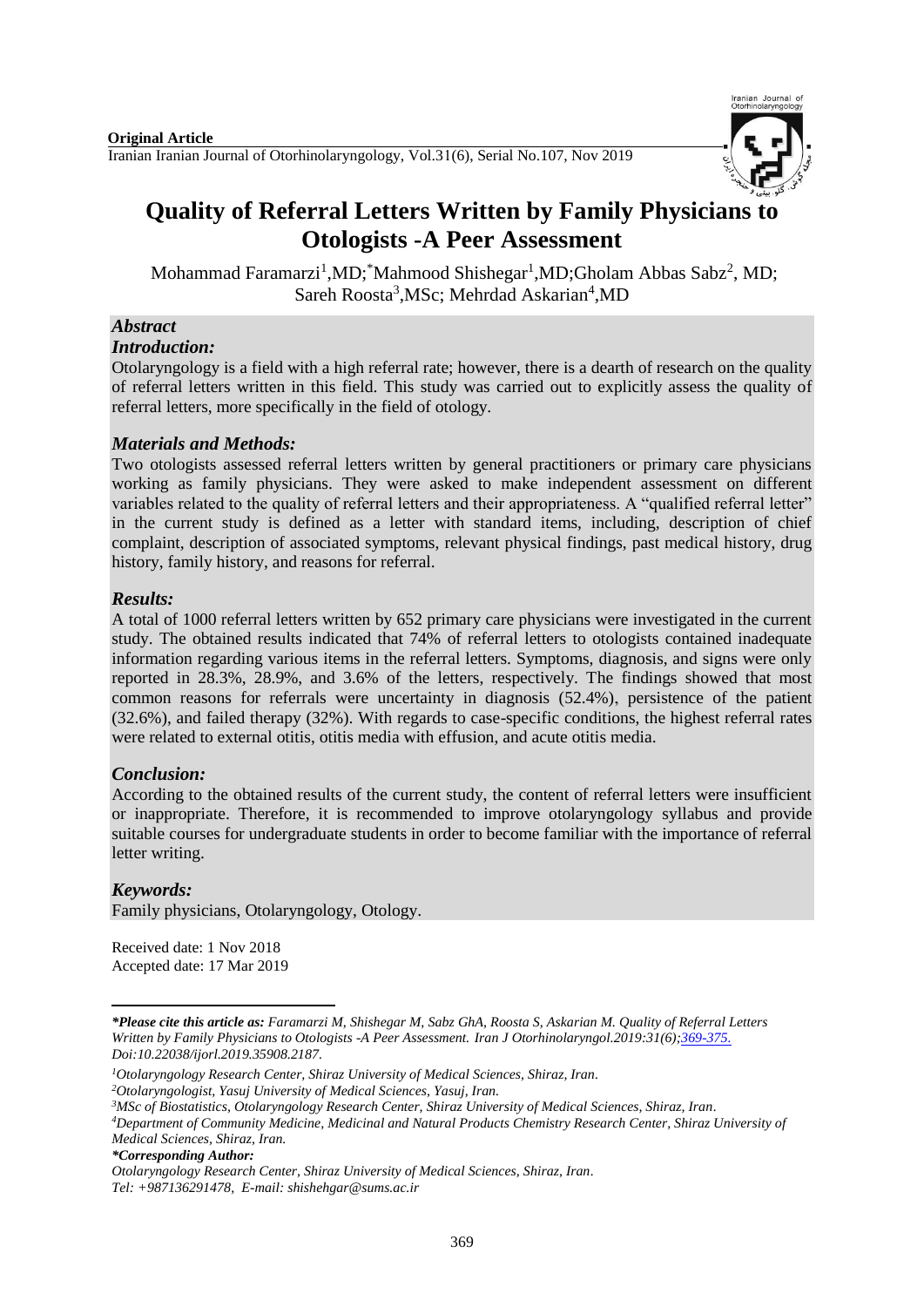# *Introduction*

Health care quality is a global problem with substantial economic and political burden. The development and implementation of the family physician program in some countries, including Iran, have positively affected healthcare services, especially in rural areas (1). Due to the workload of specialists and expenses of healthcare services in Iran, the Ministry of Health and Medical Education of Iran similar to its counterparts in other countries has executed the family physician program, which acts as a gatekeeper. In this regard, there should be a qualified channel of connection between specialists and referral loop.

Although there is an Academic residency program to become a family physician in Iran, most family physicians are general practitioners who act as primary care physicians (PCPs). Otolaryngology is a medical field with high referral rate, accounting for approximately 50% of child referrals (2). It has been shown that otolaryngology is the third or fifth most common specialty involving the referral process (3-5).Currently, referral letters are the most common means of communication between the PCPs and specialists worldwide. Despite the importance of the referral process, little is known about qualified referral letters in the field of otology. For instance, Dupont evaluated the quality of 600 referral letters from family physicians to dermatologists. He found that only less than 50% of the letters provided the necessary information about the treatments (11).

The essential elements of structural referral letters include reason for referral, medical history including important co-morbidities, clinical signs and symptoms, para-clinical examination results, current medication, and diagnosis (6). Although the main items of referral letters have been standardized by the Ministry of Health and Medical Education in Iran to enhance the quality of referral letters, it seems that the content of referral letters is substandard and unsatisfactory (7-10).

With this background in mind, the current study was motivated to conduct a peer assessment of the quality of referral letters as the means of communication between PCPs and otologists. In order words, the present study aimed to detect the problems in this type

of letters. Therefore, the obtained results could be beneficial not only for healthcare providers but also for program directors in the field of medical education.

# *Materials and Methods*

This cross-sectional study was approved by the Local Institutional Review Board of Shiraz University of Medical Sciences (approval no. 6007), Shiraz, Iran. Shiraz is the largest city in the south of Iran with a population of 1.8 million. All referral letters that were included without any specific inclusion criteria for selection of letters. All of them were Witten by PCPs working as family physicians in Shiraz. All PCPs are medical university graduates from Iran. Two academic otologists independently visited the patients in Motahari Outpatient Clinic affiliated with Shiraz University of Medical Sciences. This clinic as a tertiary referral center is the largest outpatient university-affiliated clinic in south of Iran. Each of otologists were independently asked to make decisions on the 14 items in the checklist. The investigated variables related to the quality of referral letters included errors or inattentiveness in referral letters, current chief complaint, description of associated symptoms, relevant physical findings, past medical history, drug history, family history, reason for referral, appropriate para-clinical investigations and their results, as well as provisional diagnosis or clinical impression. Moreover, the otologists asked the investigated patients if the cause for referral was PCPs' decision or patients' persistence. In addition, there was a question asking otologists whether the referral letter contents contained sufficient data for decision making. Another questions dealt with otologists' opinions about the reasons for referrals including uncertainty in PCPs' diagnosis, failed therapy, and inaccessibility to specialized diagnostic tools or special tests (e.g., imaging investigation). Additional items in the checklist addressed the demographic characteristics of PCPs, such as age, gender, and years of practice. P-value less than 0.05 was considered statistically significant. Although the sample size was calculated at 382 referral letters in the current study, the researchers enhanced the research accuracy by analyzing 1000 referral letters. The reason for this was that a larger number of patients and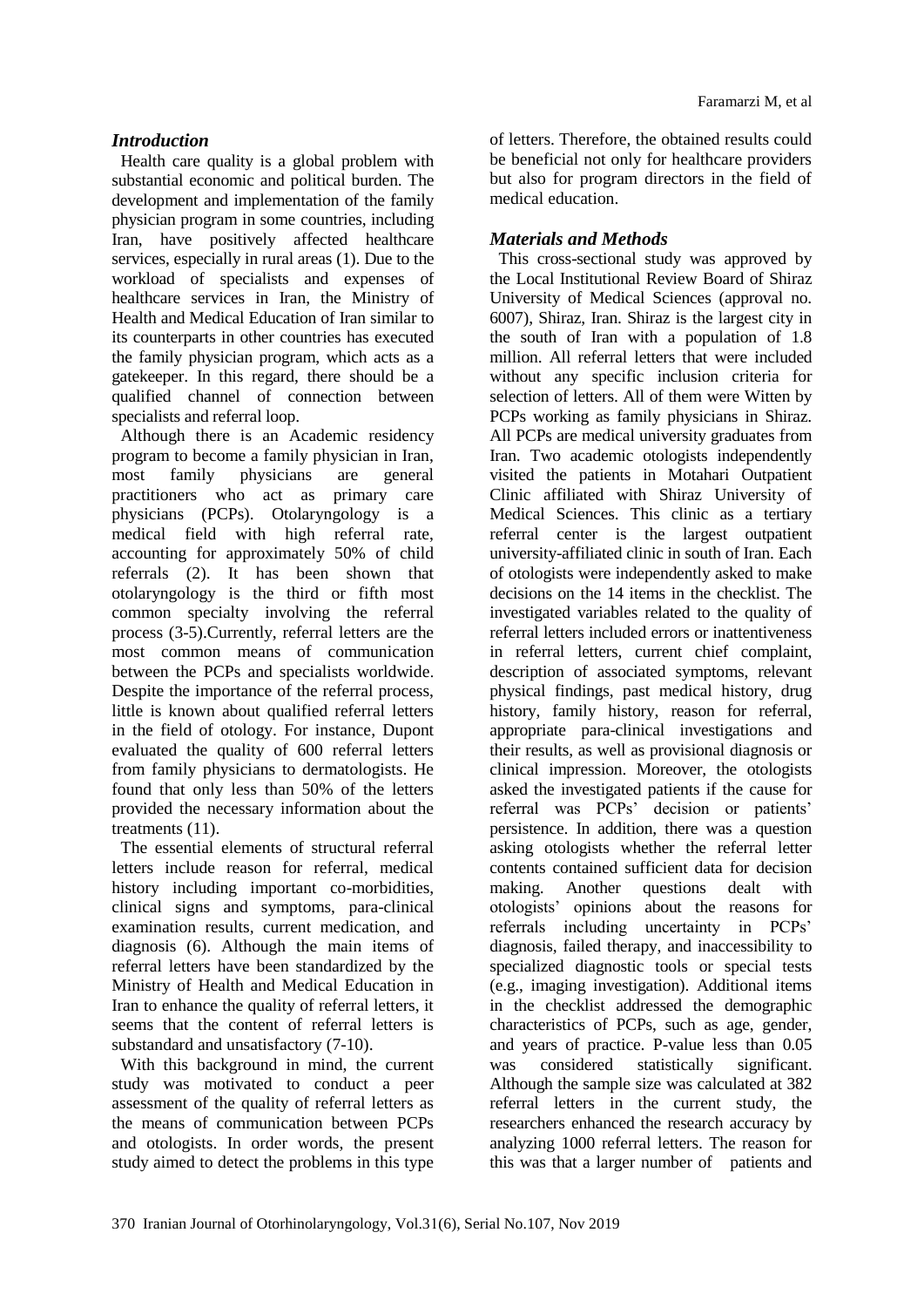Quality of Referral Letters Written Abstract

referral letters were available at Motahari Outpatient Clinic of Shiraz University. The collected data during March 2017 to December 2017 were analyzed using SPSS software (version 15 for Windows; SPSS Inc., Chicago, III., USA) for descriptive statistics. The obtained results were reported as mean±SD or frequency and percentage.

#### *Results*

A total of 1000 referral letters in the current study were written by 652 PCPs. The mean age of PCPs was 32.6 years (range: 25-57 years). Regarding gender distribution, 58% of PCPs were male. The mean duration of their practices was 12 years (range: 4-396 months). The referral letters were for 606 female (60.6%) and 394 male (39.4%) patients with the age range of 8 months to 82 years (mean±SD: 40.03±16.76 years).The errors and inattentiveness of PCPs regarding the past medical history and drug history of patients were observed in 354 (35.4%) and 396 (39.6%) of referral letters. Out of 280 (28%) illegible or poorly written letters, 170 (60.7%) and 110 (39.3%) ones were English and Persian, respectively. The findings also showed that 740 (74%) of referral letters contained insufficient amount of data in order to make an appropriate decision. Detected signs were only written in 36 letters (3.6%) out of which 19 (52.8%) were written correctly. The most common signs in referral letters were otorrhea, inflammation of external ear canal, and tympanic membrane perforation (Table.1).

**Table 1:** Documented signs in the investigated referral letters.

|                             | $\frac{0}{0}$ |
|-----------------------------|---------------|
| 12                          | 63.2          |
| 9                           | 47.4          |
| 8                           | 42.1          |
| 6                           | 31.6          |
| 5                           | 26.3          |
| 5                           | 26.3          |
| $\mathcal{D}_{\mathcal{L}}$ | 10.5          |
|                             | 5.3           |
|                             | 5.3           |
|                             | 5.3           |
|                             |               |

Note: Total percentage is more than 100% due to multiple reasons for referral.

Symptoms were indicated in 283 (28.3%) letters out of which 58 (20.5%) were correctly reported. The most common symptoms were hearing loss, earache, and ear secretion (Table.2).

**Table 2:** Documented symptoms in the investigated referral letters

| <b>Symptoms</b>         | N                           | $\frac{0}{0}$ |
|-------------------------|-----------------------------|---------------|
| <b>Hearing Loss</b>     | 21                          | 36.2          |
| Pain                    | 14                          | 24.1          |
| Ear Secretion           | 13                          | 22.4          |
| Itching                 | 11                          | 19.0          |
| <b>Dizziness</b>        | 9                           | 15.5          |
| <b>Tinnitus</b>         | 4                           | 6.9           |
| <b>Facial Asymmetry</b> | $\mathcal{D}_{\mathcal{A}}$ | 3.4           |

Note: Total percentage is more than 100%, due to multiple reasons for referral*.*

As can be seen in Table 3, the most common reasons for referrals were related to the uncertainty in diagnosis (52.4%), patients' persistent (32.6%), and failed therapy (32%).

**Table 3:** Reasons for referral in the investigated referral letters.

| <b>Reasons</b>                      | N   | $\frac{0}{0}$ |
|-------------------------------------|-----|---------------|
| <b>Uncertainty in Diagnosis</b>     | 524 | 52.4          |
| Patients' persistent                | 326 | 32.6          |
| <b>Failed Therapy</b>               | 320 | 32.0          |
| <b>Advice for Management</b>        | 287 | 28.7          |
| Requiring Special Tests or Services | 169 | 169           |

Note: Total percentage is more than 100% due to multiple reasons for referral

The analysis of 1000 referral letters indicated that diagnosis were written in 289 (28.9%) letters out of which 51 (17.6%) were right diagnoses. As presented in Table 4, otologists considered external otitis, otitis media with effusion, and acute otitis media as the three most common ear problems (14.5%, 12.8%, and 11.7%, respectively).

**Table 4:** Common referred conditions in the investigated referral letters.

| <b>Diagnosis</b>                    | N                             | $\frac{0}{0}$ |
|-------------------------------------|-------------------------------|---------------|
| <b>External Otitis</b>              | 145                           | 14.5          |
| Otitis Media with Effusion          | 128                           | 12.8          |
| Acute Otitis Media                  | 117                           | 11.7          |
| <b>Sensory Neural Hearing Loss</b>  | 114                           | 11.4          |
| Inactive Chronic Otitis Media       | 101                           | 10.1          |
| Normal                              | 92                            | 9.2           |
| Active Chronic Otitis Media without | 83                            | 8.3           |
| Cholesteatoma                       |                               |               |
| External Canal Wax                  | 76                            | 7.6           |
| <b>Benign Positional Vertigo</b>    | 58                            | 5.8           |
| Active Chronic Otitis Media with    | 34                            | 3.4           |
| Cholesteatoma                       |                               |               |
| <i><b>Otosclerosis</b></i>          | 31                            | 3.1           |
| Menier's Disease                    | 18                            | 1.8           |
| <b>Bell's Palsy</b>                 | $\mathfrak{D}_{\mathfrak{p}}$ | 0.2           |
| Glomus Tumor                        |                               | 0.1           |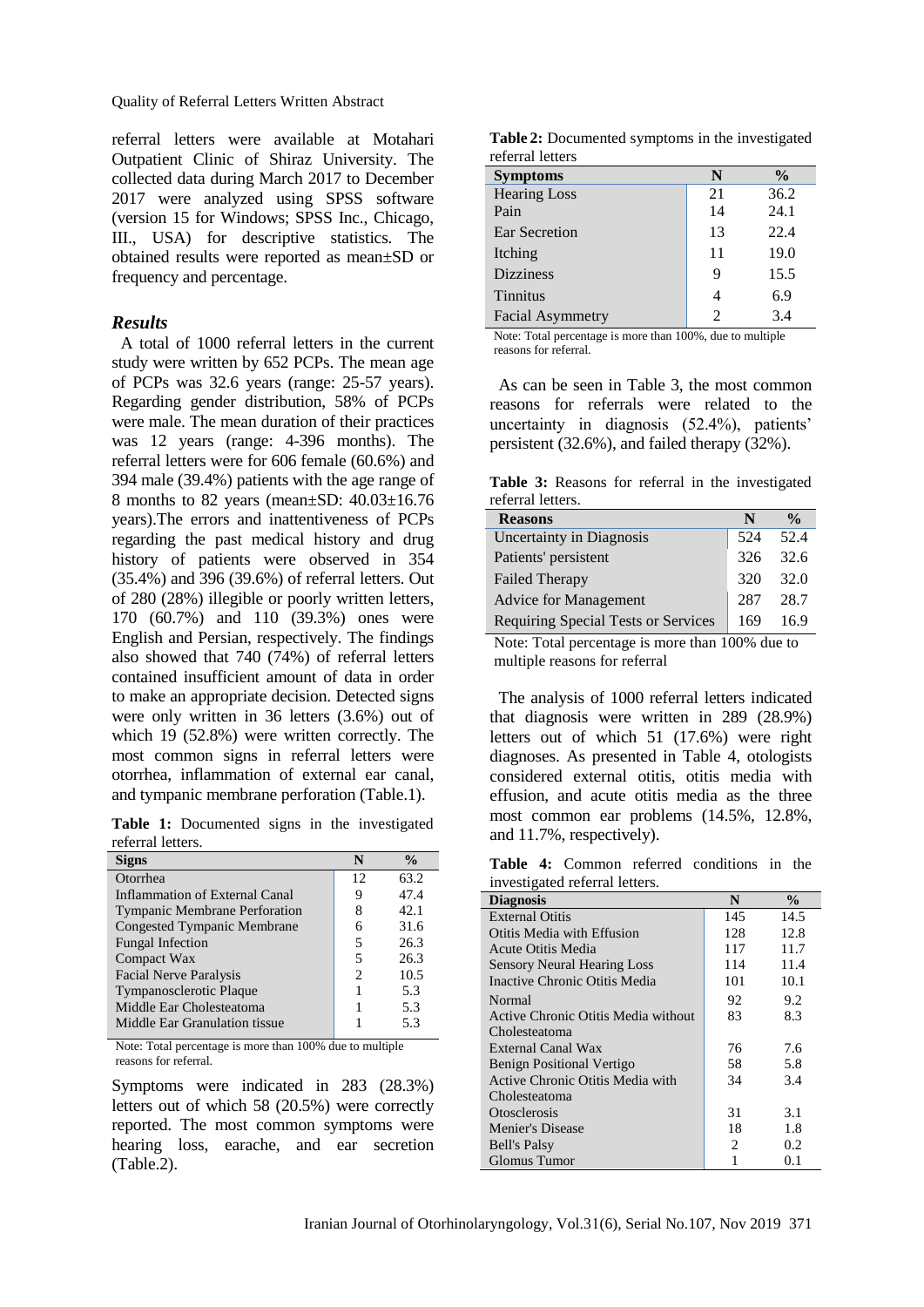# *Discussion*

Currently, referral letter itself is a principal means through which an effective professional relationship is established between PCPs and specialists. The content of referral letters is the pivotal aspect of referral process. The findings of the current study indicated that 74% of referral letters contained insufficient data for decision making. In the same vein, many studies mostly in western countries have revealed that referral letters do not convey relevant and adequate information. For example, in a study performed by Jenkins on the quality of general practitioner referrals, it was indicated that errors and omissions regarding past medical history and drug history were in 28% and 26% of referral letters (9). In a study conducted by Forrest et al., the analysis of referrals by 122 pediatricians revealed that no information was transferred to the specialist in 49% of cases (7). In another study, Forrest et al. concluded that family physicians reported only a sign or symptom for one in five referrals (3). In the present study, the obtained results indicated that the 3.6% and 28.3% of referral letters contained information about signs and symptoms, respectively. Moreover, it was found that only 52.7% and 20.5% of the reported signs and symptoms were correct, respectively. In another study conducted by Dupont on the quality of 600 referral letters from family physicians to dermatologists, he mentioned that less than 50% of letters conveyed information about previous treatments (11).

In the present study, the most common reasons for referrals were related to uncertainty in diagnosis (52.4%), persistence of the patient (32.6%), failed therapy (32%), advice seeking for disease management (28.7%), and inaccessibility to specialized diagnostic tools or special tests, such as imaging investigation (16.9%). In addition, the three most common documented symptoms in referral letters were hearing loss, otalgia, and otorrhea.

Regarding case-specific conditions, the highest referral rates were accounted for external otitis, otitis media with effusion, and acute otitis media. Moreover, uncertainty in diagnosis was the most common cause of referrals to otolaryngologists in the current study.

It is commonly believed that PCPs can manage most patients suffering from earache or diagnose the common causes of hearing loss in their community. However, it is worth mentioning that some therapeutic or surgical interventions (e.g., sensory neural hearing loss, management of chronic otitis media with cholesteatoma, complicated chronic otitis media) are beyond the realm of PCP's knowledge and skills. Some studies showed that family physicians can manage 95% of patients in outpatient centers (3). However, a study of 100 patients suffering from earache by Worrall indicated that rural family physicians could not diagnose the causes of earache in 94 cases (16). It was reported that parents whose children suffered from recurrent acute otitis media or otitis media with effusion affect the decisions made by family physicians. Moreover, family physicians appear to have lower thresholds than pediatricians for the referral of those patients (17). It is generally confirmed that the PCPs' referral thresholds are based on their values, clinical abilities, and experiences (18). Therefore, the obtained results of the current study highlights the importance of communitybased education and mastery of otolaryngology in a properly designed course during undergraduate period. In addition, it has been suggested that both PCPs and consultants develop a program by the integration of clinical guidelines and educational curriculum in order to effectively process the referrals (19-21).

On the other hand, the second most common cause of referral was the persistence of patients, which counts for about one-third of referrals. Similar to other studies, the findings of the current study revealed that the common causes of high referral rate or seemingly inappropriate referrals are patients' expectation and their insistence (22,23). This rate was reported at 12.2-56% for different regions of Iran (24-26). In a study conducted by Jenkins on 705 referrals, he noted that 13% of the referrals were inappropriate, which this rate was significantly higher in medical specialties than the referral rate to surgeons (19.6% versus 8.6%,( 9).

According to Fertig et al., specialists believe that 9.6% of all referrals by general practitioners are inappropriate. Also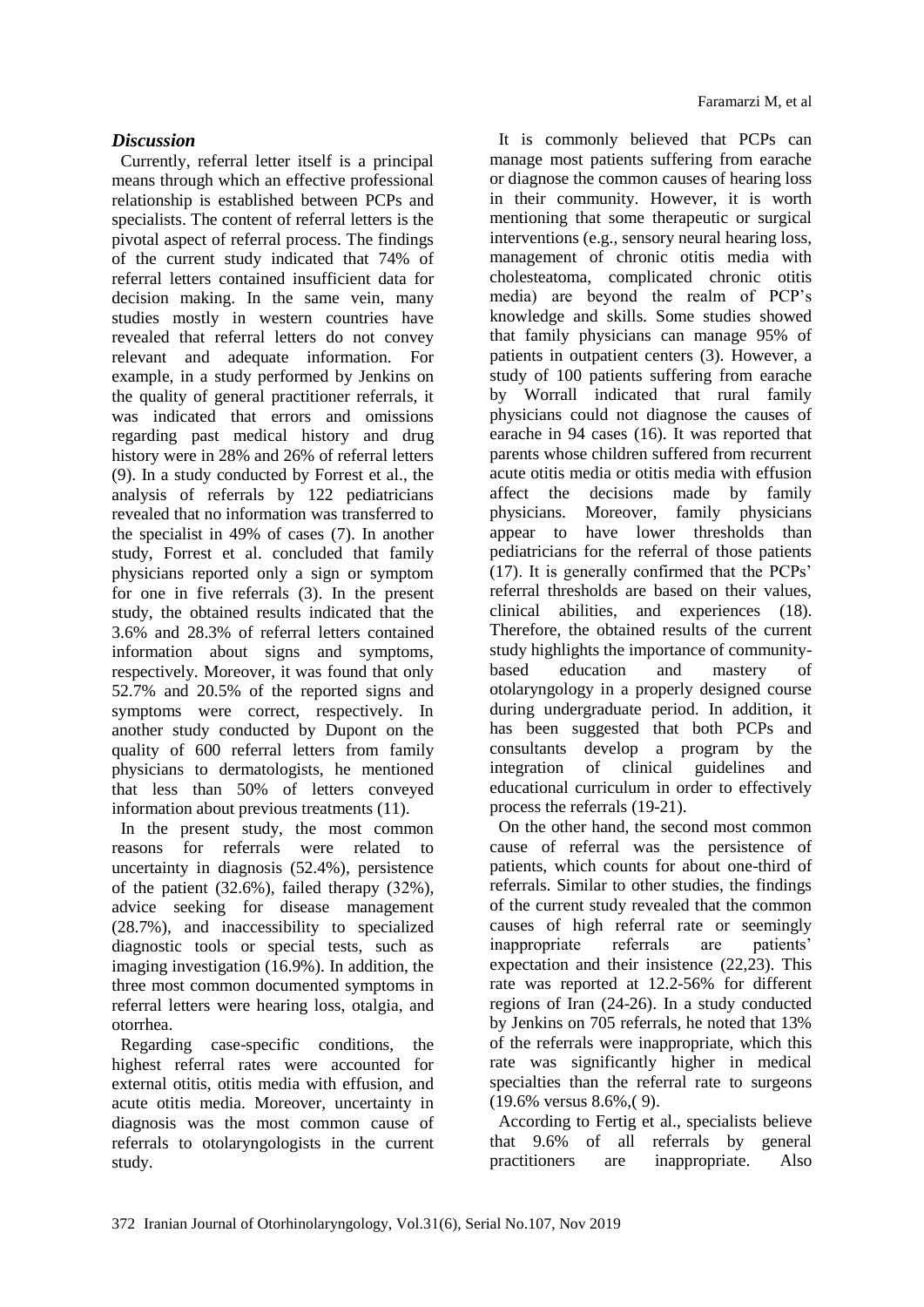otolaryngologists considered that 1.11% of them are inappropriate (27). However, in some countries including Iran, the Ministry of Health has recommended that a 10% referral rate is reasonable (28,29). However, some PCPs believe that their strict roles can act as gatekeepers and refusal of referrals can have detrimental effect on the physician-patient relationship (30). On the other hand, a high rate of referrals can result in a higher level of satisfaction among patients (31). As a fundamental issue in medical professionalism, physicians should be concerned about the cultural dimension of their patients' needs and expectations (32). On the other hand, paternalistic clinical setting is no longer acceptable, and it is essential to follow a patient-centered care approach (33).

With this background in mind, it is important to ask if the high rate of referral is the main problem in the referral loop. High referral rate is sometimes perceived as an inappropriate issue, whereas it is highly appropriate since it reassures PCPs and patients. However, this threshold of reassurance can vary among PCPs and patients (34). Barnett et al. identified during 1999-2009 there was a 94% surge of ambulatory referrals from 4.8% to 9.3% (35). In addition, over two-thirds of patients (68%) who were visited by a specialist were referred by a family physician (6). In the United States, more than a third of patients are annually referred to specialist for consultation, and specialist visits are more than half of outpatient visits (36). A review of literature showed that the referral rate to specialists was approximately 4.5-20.0%(3,4,28,29,35,37-39). In fact, the number of referral rate itself is not an appropriate indicator of the quality and effectiveness of the referral process (27,40- 42). In other words, the effectiveness of a referral system should be assessed based on its outcomes. Bertakis et al. mentioned that older patients, severity of physical condition, and a significant number of previous visits by PCPs were referral predictive factors to specialists (43). On the other hand, under-referral is the main problem rather than over-referral. It has been shown that 26% of malpractice assertions are related to an overlooked or delayed diagnosis as a result of restrictive policy on referrals by PCPs (41,42). Accordingly, it has been suggested that it is not appropriate to impose severe restrictions on referrals to specialists  $(31)$ .

It should be noted that the current research may have some limitations. At first, it focused on a single clinical field of otology, which constitutes a limited source of information. In order to produce a general concept, it is essential to study other fields of medicine, as well. Moreover, the obtained data regarding patients' persistent rate could be biased since that data were collected from PCPs' point of view not based on patients' clear and original conception.

#### *Conclusion*

One of the major findings of the current study was related to the most common diseases a PCPs may encounter in the field of otology. The obtained results of the current study confirmed that the written referral letters by PCPs were poorly written and contained insufficient and inappropriate information in the field of otology. In this regard, it is suggested that program directors design and conduct a proper writing course in medical education. Finally, in order to improve the quality of the referral process, further studies should be carried out to address PCPs' opinion about the feedback letters from specialists in the referral loop. Generally, these issues in referral process seem to be essential requirements to enhance health care quality as a global concern.

#### *References*

**1.** Khayatzadeh-Mahani A, Takian A. Family physician program in Iran: considerations for adapting the policy in urban settings. Archives of Iranian medicine. 2014;17(11):776-8.

**2.** Donnelly MJ, Quraishi MS, McShane DP. ENT and general practice: a study of paediatric ENT problems seen in general practice and recommendations for general practitioner training in ENT in Ireland. Irish journal of medical science. 1995;164(3):209-11.

**3.** Forrest CB, Nutting PA, Starfield B, von Schrader S. Family physicians' referral decisions: results from the ASPN referral study. The Journal of family practice. 2002;51(3):215-22.

**4.** Piterman L, Koritsas S. Part II. General practitioner-specialist referral process. Internal medicine journal. 2005;35(8):491-6.

**5.** Bourguet C, Gilchrist V, McCord G. The consultation and referral process. A report from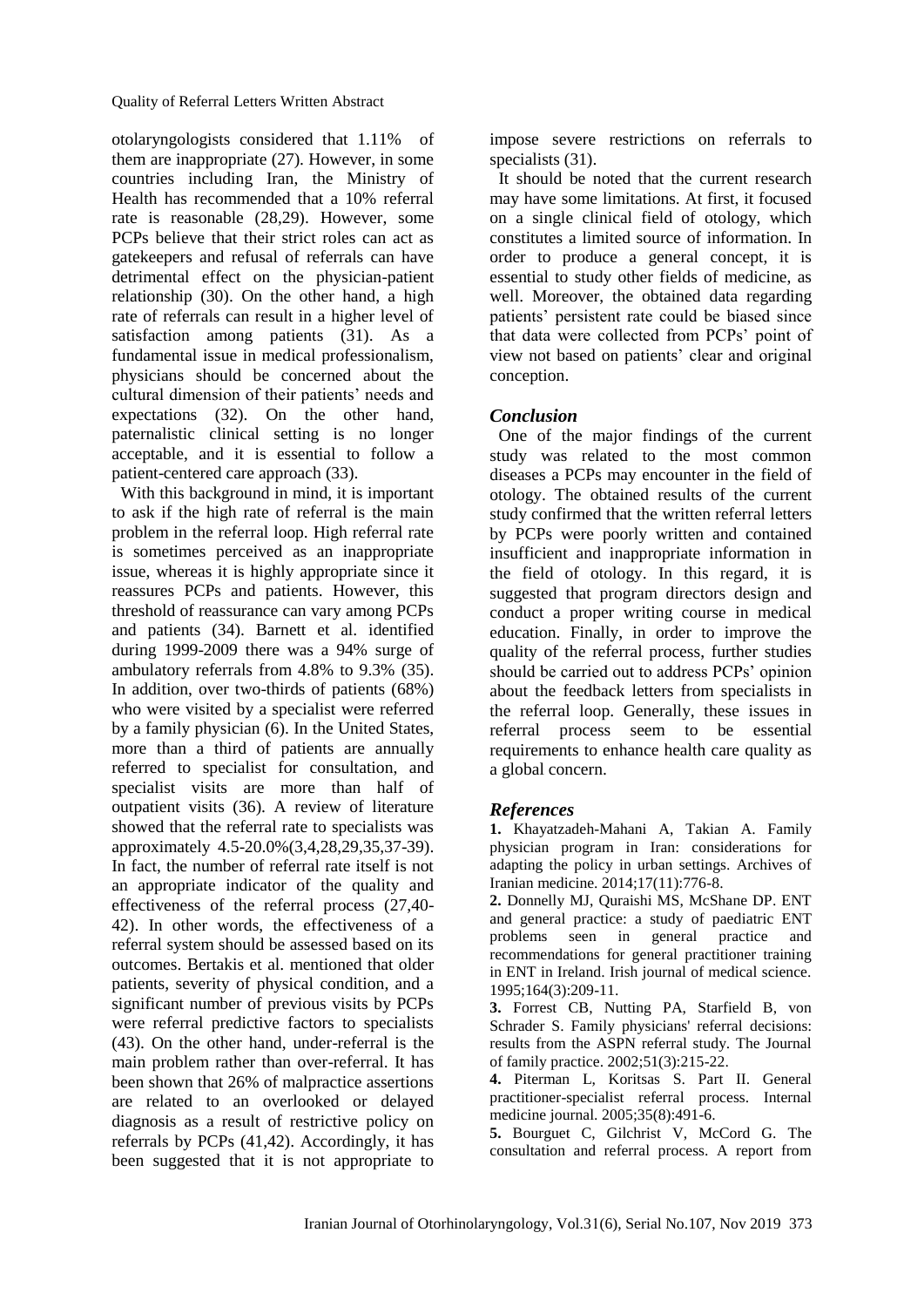NEON. Northeastern Ohio Network Research Group. The Journal of family practice. 1998; 46(1): 47-53.

**6.** Grol R, Rooijackers-Lemmers N, van Kaathoven L, Wollersheim H, Mokkink H. Communication at the interface: do better referral letters produce better consultant replies? The British journal of general practice : the journal of the Royal College of General Practitioners. 2003;53(488):217-9.

**7.** Forrest CB, Glade GB, Baker AE, Bocian A, von Schrader S, Starfield B. Coordination of specialty referrals and physician satisfaction with referral care. Archives of pediatrics & adolescent medicine. 2000;154(5):499-506.

**8.** Lee T, Pappius EM, Goldman L. Impact of interphysician communication on the effectiveness of medical consultations. The American journal of medicine. 1983;74(1):106-12.

**9.** Jenkins RM. Quality of general practitioner referrals to outpatient departments: assessment by specialists and a general practitioner. The British journal of general practice : the journal of the Royal College of General Practitioners1993;43(368):111-3. **10.** Williams PT, Peet G. Differences in the value

of clinical information: referring physicians versus consulting specialists. The Journal of the American Board of Family Practice/ American Board of Family Practice. 1994;7(4):292-302.

**11.** Dupont C. Quality of referral letters. Lancet. 2002;359(9318):1701.

**12.** Francois J. Tool to assess the quality of consultation and referral request letters in family medicine. Canadian family physician Medecin de famille canadien. 2011;57(5):574-5.

**13.** O'Malley AS, Reschovsky JD. Referral and consultation communication between primary care and specialist physicians: finding common ground. Archives of internal medicine. 2011;171(1):56-65.

**14.** Bowling A, Redfern J. The process of outpatient referral and care: the experiences and views of patients, their general practitioners, and specialists. The British journal of general practice : the journal of the Royal College of General Practitioners. 2000;50(451):116-20.

**15.** Webb JB, Khanna A. Can we rely on a general practitioner's referral letter to a skin lesion clinic to prioritize appointments and does it make a difference to the patient's prognosis? Annals of the Royal College of Surgeons of England.2006; 88(1):40-5.

**16.** Worrall G. One hundred earaches. Family practice case series. Canadian family physician Medecin de famille canadien. 2000;46:1081-4.

**17.** McIsaac WJ, Coyte P, Croxford R, Harji S, Feldman W. Referral of children with otitis media. Do family physicians and pediatricians agree? Canadian family physician Medecin de famille canadien. 2000;46:1780-2,5-8.

**18.** Newton J, Hayes V, Hutchinson A. Factors influencing general practitioners' referral decisions. Family practice. 1991;8(4):308-13.

**19.** Akl EA, Mustafa R, Wilson MC, Symons A, Moheet A, Rosenthal T, et al. Curricula for teaching the content of clinical practice guidelines to family medicine and internal medicine residents in the US: a survey study. Implementation science: IS. 2009;4:59.

**20.** Mostert MC, Richardus JH, de Man RA. Referral of chronic hepatitis B patients from primary to specialist care: making a simple guideline work. Journal of hepatology. 2004; 41(6): 1026-30.

**21.** Murray M. Reducing waits and delays in the referral process. Family practice management. 2002;9(3):39-42.

**22.** Webb S, Lloyd M. Prescribing and referral in general practice: a study of patients' expectations and doctors' actions. The British journal of general practice: the journal of the Royal College of General Practitioners. 1994;44(381):165-9.

**23.** Armstrong D, Fry J, Armstrong P. Doctors' perceptions of pressure from patients for referral. BMJ(Clinical research ed).1991;302(6786):1186-8. **24.** Hosseini Faraji H. Performance evaluation of family physician program in Imam Khomeini's Relief Committee Yazd province [dissertation]. Yazd: Azad Islamic University 2005.

**25.** Nasrollahpour Shirvani D, Ashrafian Amiri H, Motlagh ME, Kabir MJ, Maleki MR, Shabestani Monfared A, et al. Evaluation of the function of referral system in family physician program in northern provinces of Iran. Journal of Babol University of Medical Sciences. 2008;11(6):46-52.

**26.** Chaman R, Amiri M, Raei M. National family physician plan and referral system. Paiesh. 2012;6:785-90.

**27.** Fertig A, Roland M, King H, Moore T. Understanding variation in rates of referral among general practitioners: are inappropriate referrals important and would guidelines help to reduce rates? BMJ (Clinical research ed)1993;307(6917):1467-70.

**28.** Steinmann P, Baimatova M, Wyss K. Patient referral patterns by family doctors and to selected specialists in Tajikistan. International health. 2012;4(4):268-76.

**29.** Eshrati b, Hosseini SS, Farahani M, Azimi M, Zamanian M. Assessing the referral rate of Family Medicine Program from the first level to the second level using funnel plot in Markazi province (Iran) in 2011. Arak University of Medical Sciences Journal. 2013;16(4):0-.

**30.** Baker R, Lecouturier J, Bond S. Explaining variation in GP referral rates for x-rays for back pain. Implementation science : IS. 2006;1:15.